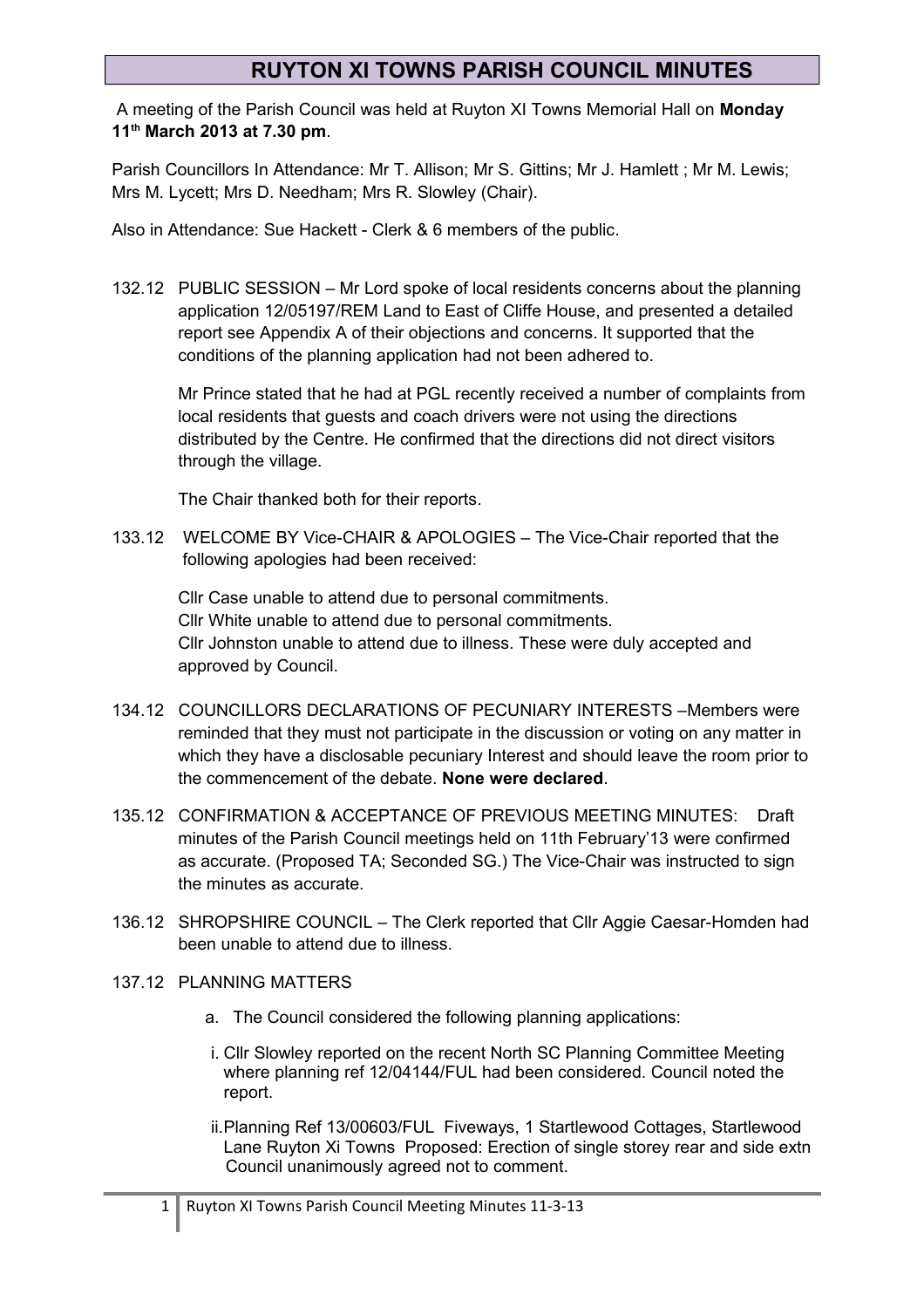- iii. Proposed Birch Grove Development at Ruyton XI Towns as advised by SC Housing Landlord Services Team – Council confirmed that the item should be deferred until after the public consultation event ( $20<sup>th</sup>$  March) which a number of councillors agreed to attend. Item deferred to April meeting.
- iv. 12/05197/REM Land to East of Cliffe House The Chair explained that amendments to the proposals had been received by SC Planning who had asked for the Council's comments. Having visited the site and considered the planning amendments the Council unanimously agreed to make the following responses ( Proposed TA; Seconded SG) as shown:

"These comments are based on the application that was finally approved at appeal i.e. 09/0279/OUT. The latest drawings submitted to support the applicant's appeal are used as the "datum" for consideration of the current application (12/05197/REM) - these are dated March 2010. The current application refers to the "reserved matters" - effectively Detail Permission and Landscaping. These newer drawing are dated between Dec 2012 and March 2013. Another key relevant document is the Appeal Decision, available under planning reference 09/0279/OUT and dated November 2010.

It is clear from the analysis of the two sets of drawings that the current proposal has increased the height of the houses since Outline Permission was granted at appeal. Scaling from drawings (especially marked "Do not scale") is always risky, but it appears that the Reserved Matters drawings have increased the ridge line by approximately 1.5 to 2.0m. This is confirmed by the inclusion of a second floor in the drawings showing internal arrangements. The Drawings that gained Permission at appeal are listed in "Condition 5" of the appeal decision letter and include Drawings 0836/10 &0836/11 These drawing very explicitly describe the properties as "2 Storey" and clearly show the ridge and eave height relative to adjacent local properties in Startlewood Lane. The current Reserved Matters proposal clearly describes a third floor. Not only does this change directly affect the "Line of sight" from adjacent properties, but also adversely affects the "Street Scene". Both of these aspects were considered important by the Planning Inspector.

To accommodate the extra stairs required to reach the third storey extra windows have been added to the gable end wall of the East Elevation of Plot 2. The appeal decision precludes such windows.

**Based on these material changes, the Parish Council opposes the Reserved Matters Application and recommends that it be rejected.If planning officers are minded to approve the application despite this objection, the Parish Council requests that the application be "called-in" to be determined by the Shropshire North Planning Committee.**

The Parish Council would also like to draw the Planning Department's attention to the following as several elements of very obvious non-compliance with the appeal decision letter and the outline permission that was granted at that time. Though these cannot be considered as "material planning matters" when considering the application, they remain important:

It is obvious that work has started, despite Reserved Matters not yet being agreed. The appeal decision specifically requires several aspects to be agreed in writing before development commences - Conditions 6, 10, 11, 12 & 14 all start with the phrase "No development shall take place until . . . . ." It is crystal clear that development has not just commenced but is quite advanced despite this application being currently unapproved. The whole site has been cleared of topsoil, the levels have been struck and ground works for foundations are well under way the outline of the individual building plots is clearly identifiable.

In addition, trees marked on the drawings as "retain existing trees to boundary"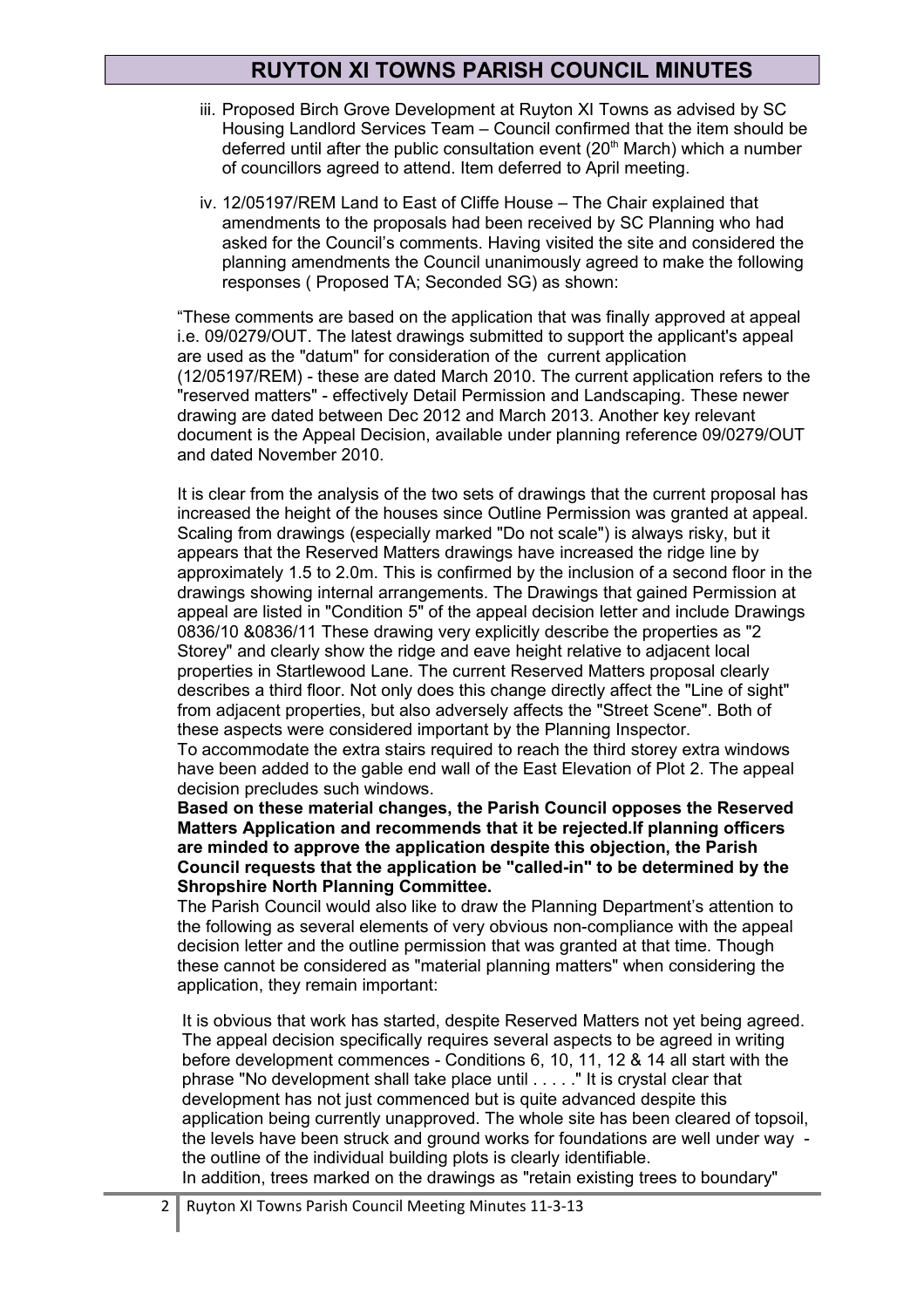have clearly been removed (Southern Boundary).

The Parish Council has previously requested an enforcement visit but has yet to be updated on its outcome".

b. The Clerk reported the following SC planning decisions:

**29 Aldersley Way Ruyton XI Towns** Ref. No: 13/00065/ Status: SC Permission Granted Application for consent of reserved matters (scale, appearance and associated landscaping) pursuant to outline permission 09/02729/OUT.

**Land adj Cross View School Road Ruyton XI Towns**  Ref. No: 12/05123/FUL Status: SC Permission Granted

- 138.12 HIGHWAYS & FOOTWAY LIGHTING The Council agreed that additional works to a street light be carried out at approx. cost of £26.00. The Clerk stated that identifying reported foot way lighting faults locations continued to be a problem for both members of the public, SC and herself. She illustrated this by circulating the map of SC and Parish lights. She recommended that Council number the lights which they are responsible for to assist in identification. She also brought to Council's attention that there is a statutory requirement to inspect the condition of the light and support every 6 years. This was noted by members who deferred any decisions to be made to the new Council formed in May 2013. Cllr Gittins agreed to investigate the complaint about the Park Bank light.
- 139.12 SC PLANNING DEVELOPMENT CONSULTATION The Chair reported on PPSC response which had been circulated to all members prior to the meeting. Council agreed and adopted it. Action Clerk to report to SC.
- 140.12 SC DOG ORDER NOTICES CONSULTATION The Chair reported that a Working Party of councillors had recommended the following:
	- Birch Grove and Marches Meadow as clearly defined fenced areas they should be dog free.
	- Dunning Close is obviously a children's play area and should be dog free.
	- Bridge Inn field has no play equipment but is clearly for children. Mowed area to be a dog free zone.
	- Doctors Meadow -The play area & football pitch although not fenced should be a dog free zone. The path, bridge and spinney areas should be accessible to dogs on lead.
	- Future open space play areas that are built as part of future development in the parish should be automatically designated dog free. Adopted by Council.

#### 141.12 FINANCE

a.Payments - Clerk to present suppliers invoices etc; which required authorisation by the Parish Council for payment. (Proposed TA; Seconded SG

|         |                 | 4th Quarter's salary and mileage        | £1,605.6 |
|---------|-----------------|-----------------------------------------|----------|
| Chg 344 | <b>Clerk</b>    | expenses                                |          |
|         | Post Office Ltd | 4 <sup>th</sup> Quarter NI & Income Tax | £377.52  |